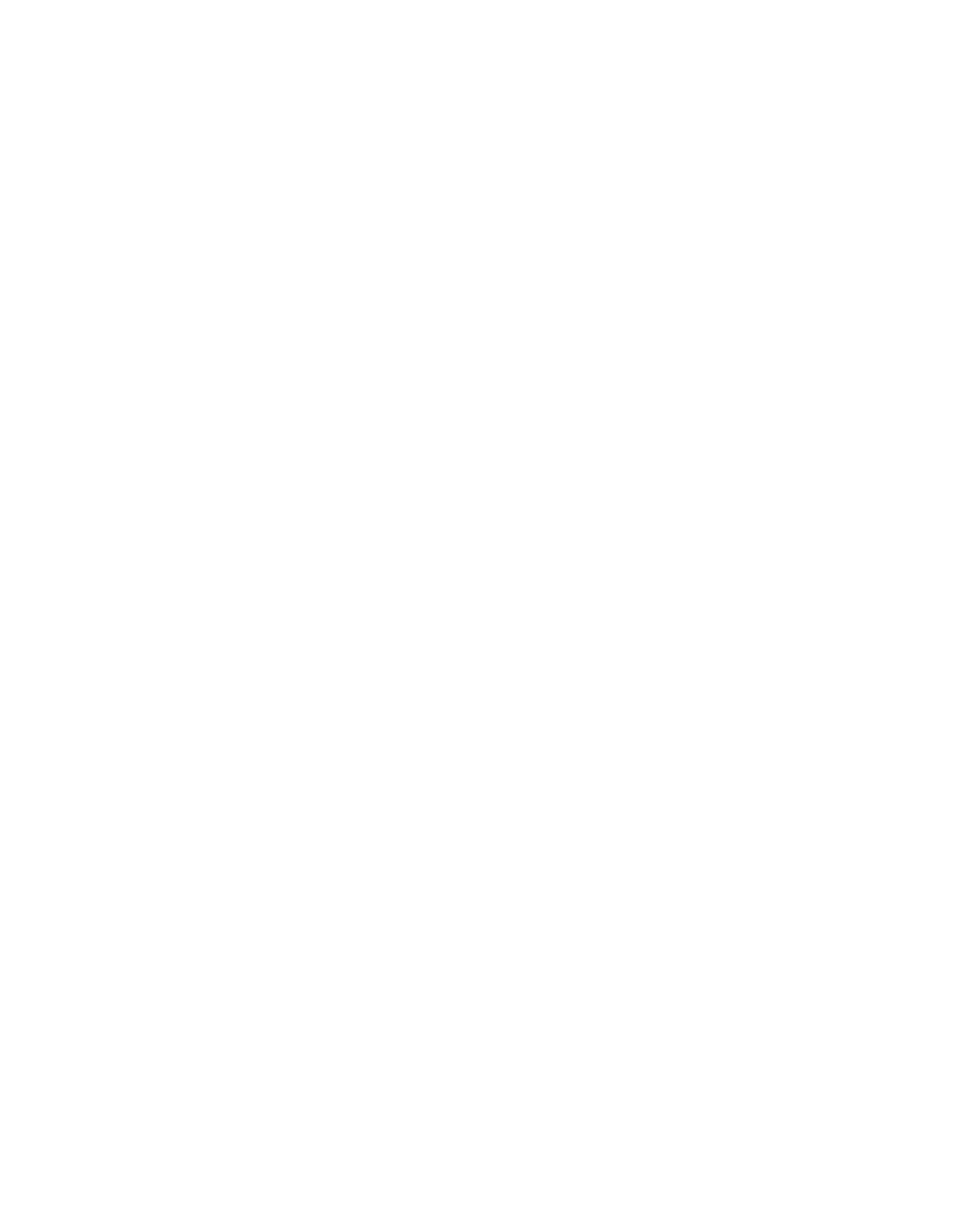## **Table of Contents**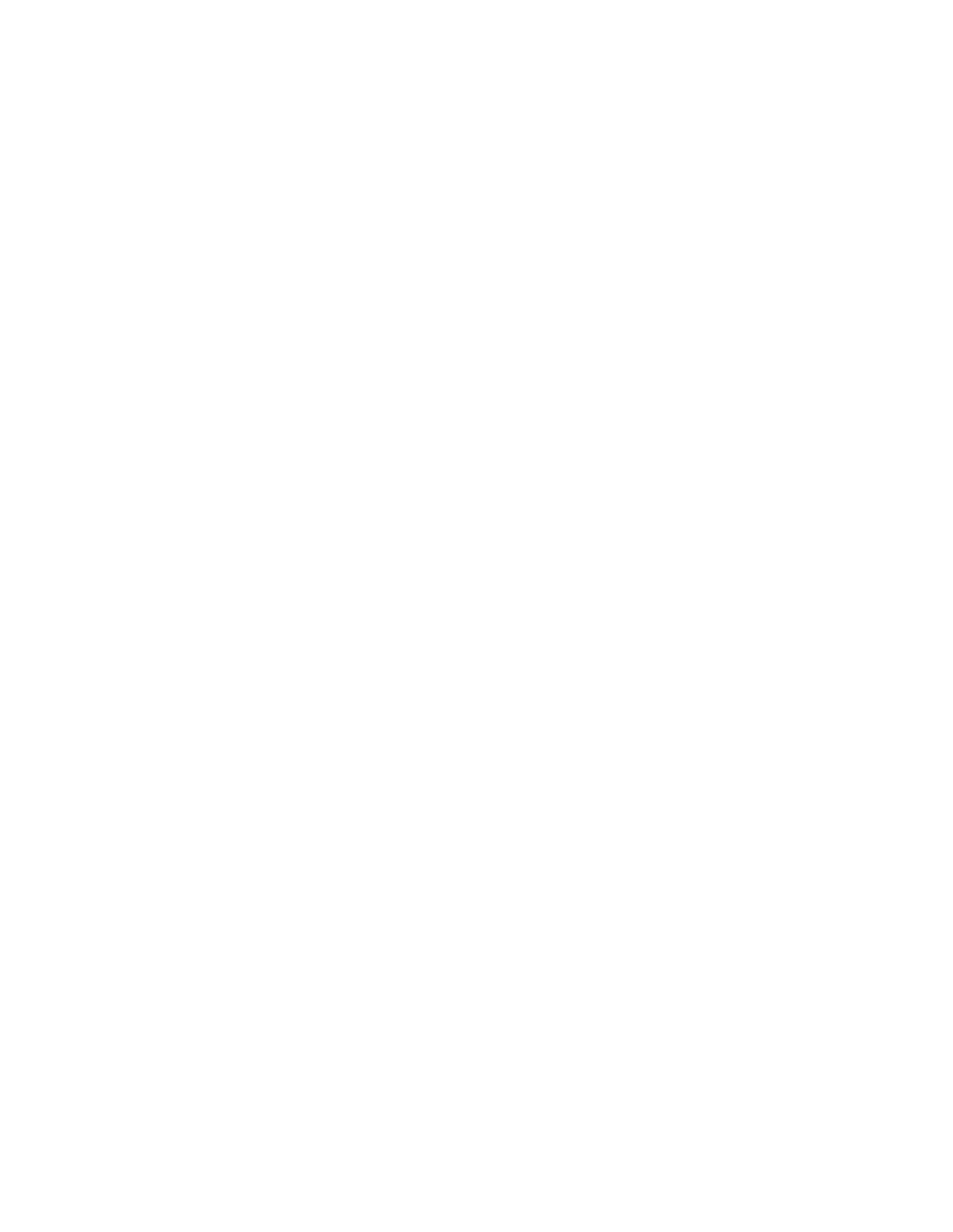

## <span id="page-4-0"></span>Introduction

## <span id="page-4-1"></span>Core Overview

CoreSF2Reset handles sequencing of reset signals in a SmartFusion®2 device. This core deals with the resets related to the peripheral blocks including the microcontroller subsystem double data rate (MDDR) controller, fabric DDR (FDDR) controller, and high speed serial interface blocks (SERDESIF).

[Figure 1](#page-4-2) shows an overview of how CoreSF2Reset is connected to other components.



<span id="page-4-2"></span>**Figure 1** CoreSF2Reset Connections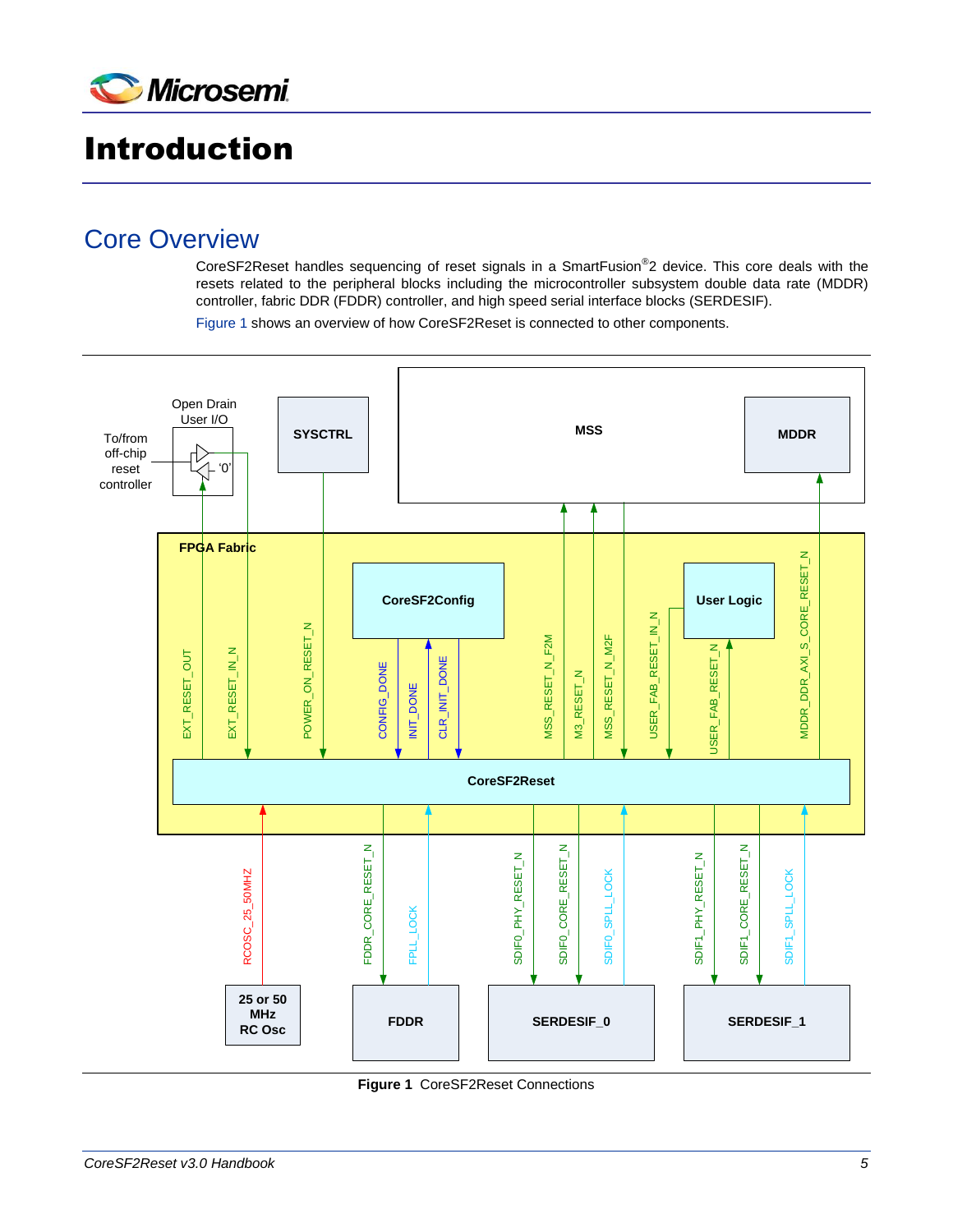

## <span id="page-5-0"></span>Key Features

Sequences reset signals in a SmartFusion2 device

## <span id="page-5-1"></span>Supported Microsemi<sup>®</sup> FPGA Families

CoreSF2Reset supports the following family:

• SmartFusion2

## <span id="page-5-2"></span>Core Version

This handbook supports CoreSF2Reset v3.0.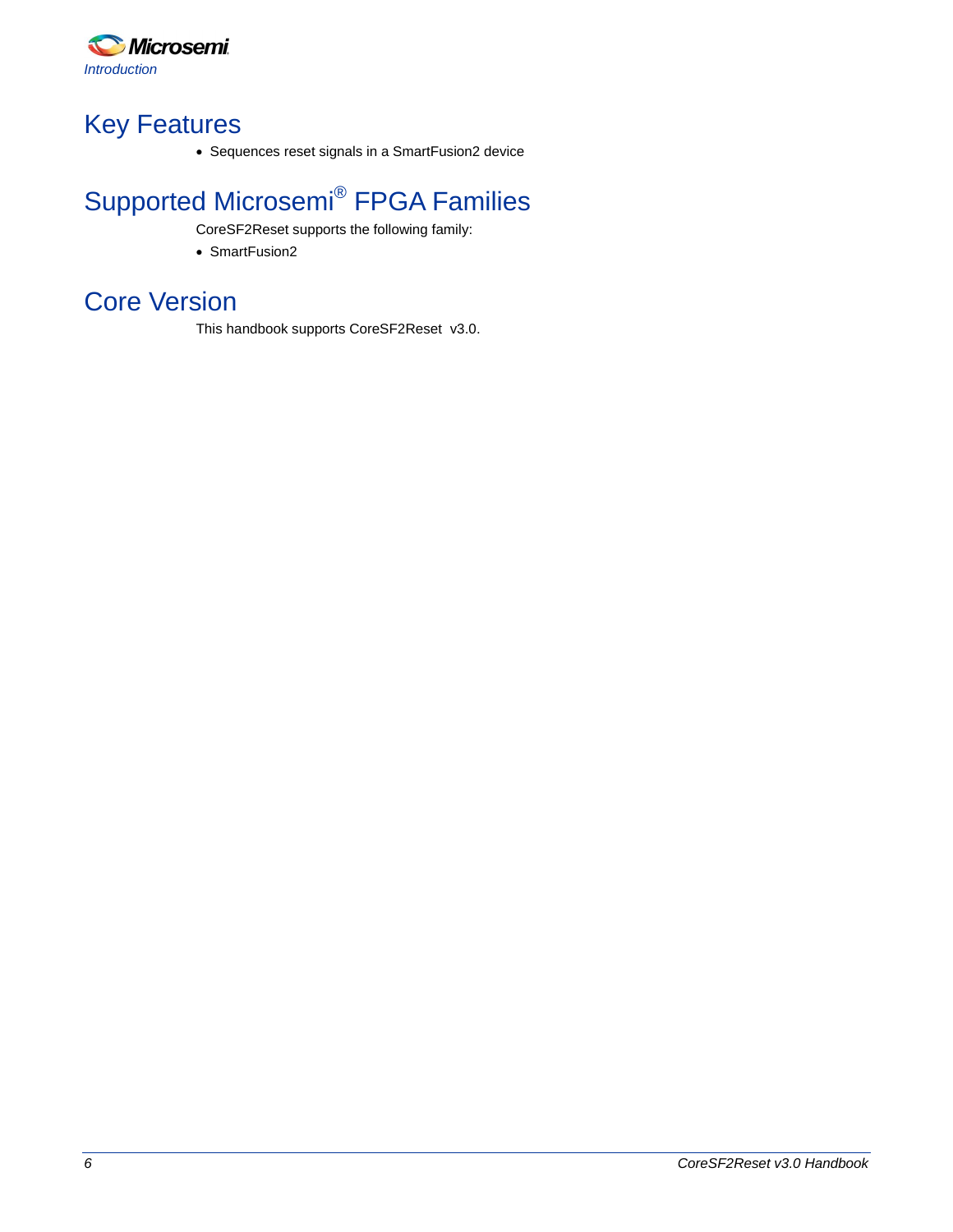

# <span id="page-6-0"></span>Interface Description

## <span id="page-6-1"></span>**Ports**

The ports present on CoreSF2Reset are listed in [Table 1.](#page-6-2)

**Table 1** CoreSF2Reset Ports

<span id="page-6-2"></span>

| <b>Port Name</b>            | <b>Type</b> | <b>Description</b>                                                                                                                                                                                                    |  |
|-----------------------------|-------------|-----------------------------------------------------------------------------------------------------------------------------------------------------------------------------------------------------------------------|--|
| RCOSC_25_50MHZ              | Input       | 25 or 50 MHz clock from RC oscillator.                                                                                                                                                                                |  |
| POWER_ON_RESET_N            | Input       | Active low power on reset from system controller.                                                                                                                                                                     |  |
| EXT_RESET_IN_N              | Input       | Active low reset input from an external source.                                                                                                                                                                       |  |
| EXT_RESET_OUT               | Output      | Output suitable for driving an external reset pin.                                                                                                                                                                    |  |
| MSS_RESET_N_F2M             | Output      | Active low reset signal to MSS. Resets MSS.                                                                                                                                                                           |  |
| M3_RESET_N                  | Output      | Active low reset signal to MSS. Resets Cortex-M3<br>processor.                                                                                                                                                        |  |
| MSS_RESET_N_M2F             | Input       | Active low reset from MSS.                                                                                                                                                                                            |  |
| MDDR_DDR_AXI_S_CORE_RESET_N | Output      | Active low reset to MSS. Resets MDDR AXI interface.                                                                                                                                                                   |  |
| INIT_DONE                   | Output      | Indicates the completion of the Initialization. Asserted when<br>peripheral configuration and reset sequencing are<br>completed. Normally, connected to CoreSF2Config. It can<br>also be used as an interrupt to MSS. |  |
| CLR_INIT_DONE               | Input       | When asserted, the INIT_DONE output negates. Normally,<br>connects to CoreSF2Config.                                                                                                                                  |  |
| CONFIG_DONE                 | Input       | Indicates the completion of the configuration from<br>CoreSF2Config.                                                                                                                                                  |  |
| USER_FAB_RESET_IN_N         | Input       | Active low reset input from user logic in fabric. Optional.<br>ANDed internally with EXT_RESET_IN_N.                                                                                                                  |  |
| USER FAB RESET N            | Output      | Active low reset to user logic in fabric                                                                                                                                                                              |  |
| FPLL_LOCK                   | Input       | Indicates phase-locked loop (PLL) lock from FDDR block.                                                                                                                                                               |  |
| FDDR_CORE_RESET_N           | Output      | Active low reset to FDDR block. Resets FDDR AXI<br>interface.                                                                                                                                                         |  |
| SDIF0_SPLL_LOCK             | Input       | Indicates PLL lock from SERDESIF_0 block.                                                                                                                                                                             |  |
| SDIF0_PHY_RESET_N           | Output      | Active low PHY reset to SERDESIF_0 block                                                                                                                                                                              |  |
| SDIF0_CORE_RESET_N          | Output      | Active low core reset to SERDESIF_0 block                                                                                                                                                                             |  |
| SDIF1_SPLL_LOCK             | Input       | Indicates PLL lock from SERDESIF_1 block.                                                                                                                                                                             |  |
| SDIF1_PHY_RESET_N           | Output      | Active low PHY reset to SERDESIF_1 block                                                                                                                                                                              |  |
| SDIF1_CORE_RESET_N          | Output      | Active low core reset to SERDESIF_1 block                                                                                                                                                                             |  |
| SDIF2_SPLL_LOCK             | Input       | Indicates PLL lock from SERDESIF_2 block.                                                                                                                                                                             |  |
| SDIF2_PHY_RESET_N           | Output      | Active low PHY reset to SERDESIF_2 block                                                                                                                                                                              |  |
| SDIF2_CORE_RESET_N          | Output      | Active low core reset to SERDESIF_2 block                                                                                                                                                                             |  |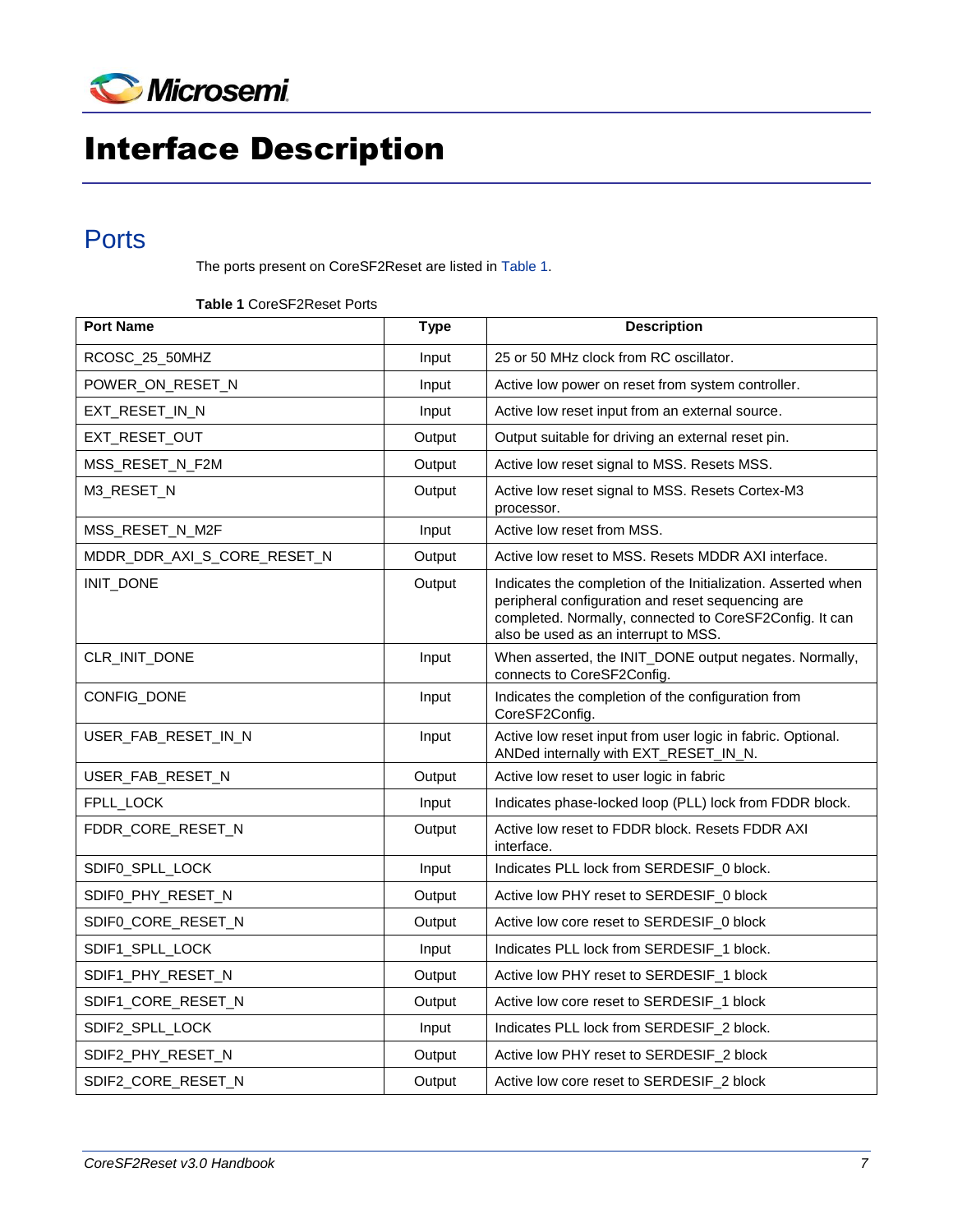

| <b>Port Name</b>   | Type                                               | <b>Description</b>                        |
|--------------------|----------------------------------------------------|-------------------------------------------|
| SDIF3 SPLL LOCK    | Indicates PLL lock from SERDESIF 3 block.<br>Input |                                           |
| SDIF3 PHY RESET N  | Active low PHY reset to SERDESIF_3 block<br>Output |                                           |
| SDIF3 CORE RESET N | Output                                             | Active low core reset to SERDESIF 3 block |

*Note: All signals in this table are active high unless otherwise stated.*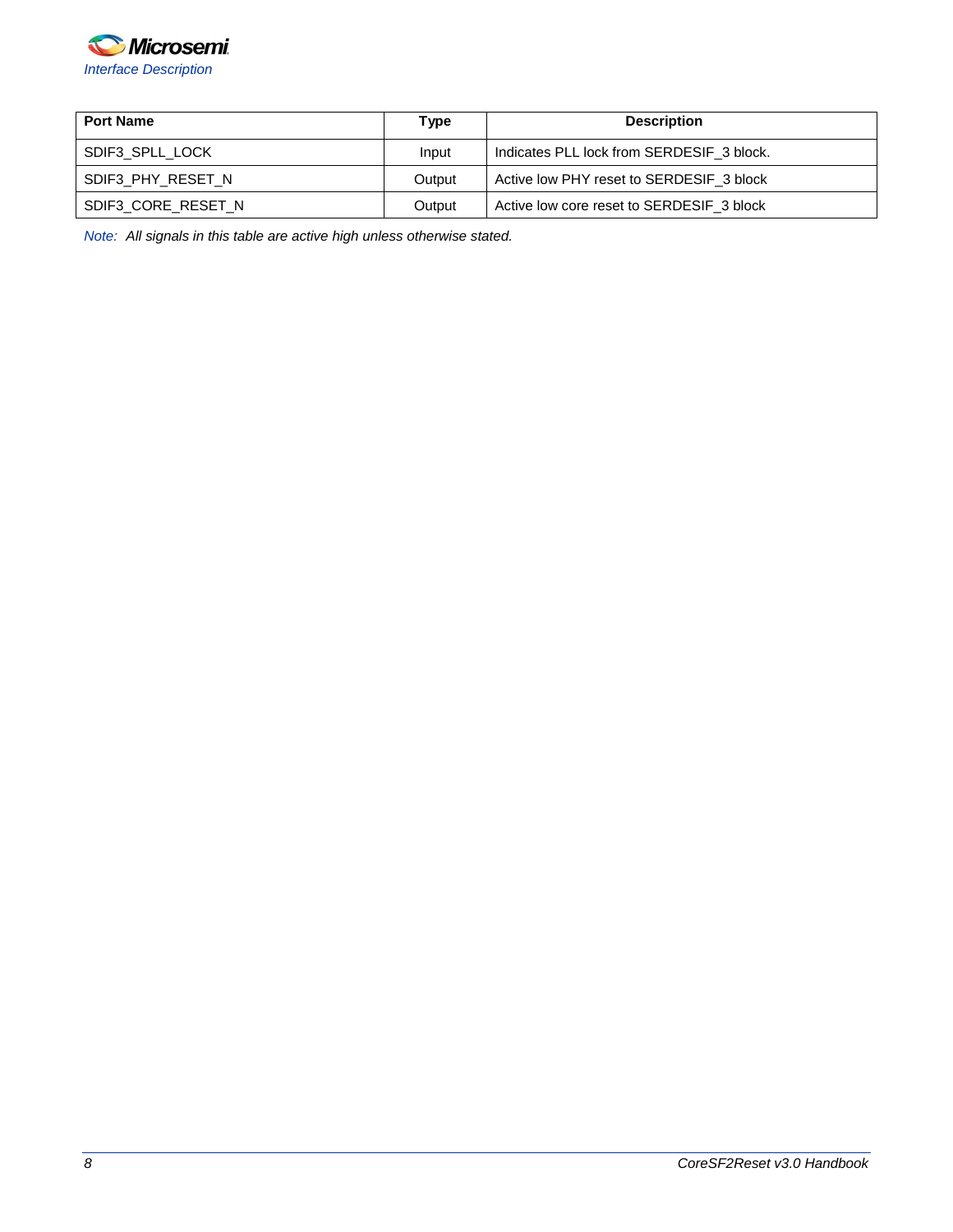

## <span id="page-8-0"></span>Tool Flows

## <span id="page-8-1"></span>**SmartDesign**

#### **Connecting CoreSF2Reset in SmartDesign**

Peripheral blocks can be selected using check boxes available in the configuration GUI for CoreSF2Reset. If a peripheral block is not in use, the ports related to that peripheral do not appear for connection on the CoreSF2Reset symbol.

Aside from peripheral specific signals, connection to some ports of CoreSF2Reset is optional. In particular, the EXT\_RESET\_\* ports do not have to be used. That means, an I/O pad is not required to be used as an external reset source (and/or driver), if this functionality is not needed.

Similarly, the USER\_FAB\_RESET\_IN\_N port does not necessarily have to be used, if it is not required to initiate a reset from the fabric. The USER\_FAB\_RESET\_N output from CoreSF2Reset is used to reset logic within the fabric.

#### **Configuring CoreSF2Reset in SmartDesign**

The CoreSF2Reset configuration GUI is shown in [Figure 2](#page-9-0) on page 10. Essentially, there are four aspects of interest:

- The condition(s) under which the EXT\_RESET\_OUT signal is asserted. **Note:** Use of this signal to drive an external reset pin is optional. It does not have to be used.
- Device voltage. The device voltage determines the frequency of the RC oscillator clock which is used to clock interval timers within CoreSF2Reset. When device voltage is 1.0 V, RC oscillator frequency will be 25 MHz. When device voltage is 1.2 V, RC oscillator frequency will be 50 MHz.
- Peripheral blocks being used. If a particular block is not in use, the ports related to that block do not appear for connection on the CoreSF2Reset symbol.
- Settling time allowed for DDR memory. After the reset signals to the MDDR and FDDR blocks have been released, some time must be allowed before the DDR memory can be accessed. A waiting time in the range of 5 to 5000 microseconds can be specified. This sets the minimum time that must have elapsed after the release of the FDDR\_CORE\_RESET\_N and MDDR\_CORE\_RESET\_N signals before USER\_FAB\_RESET\_N is released, and INIT\_DONE is asserted.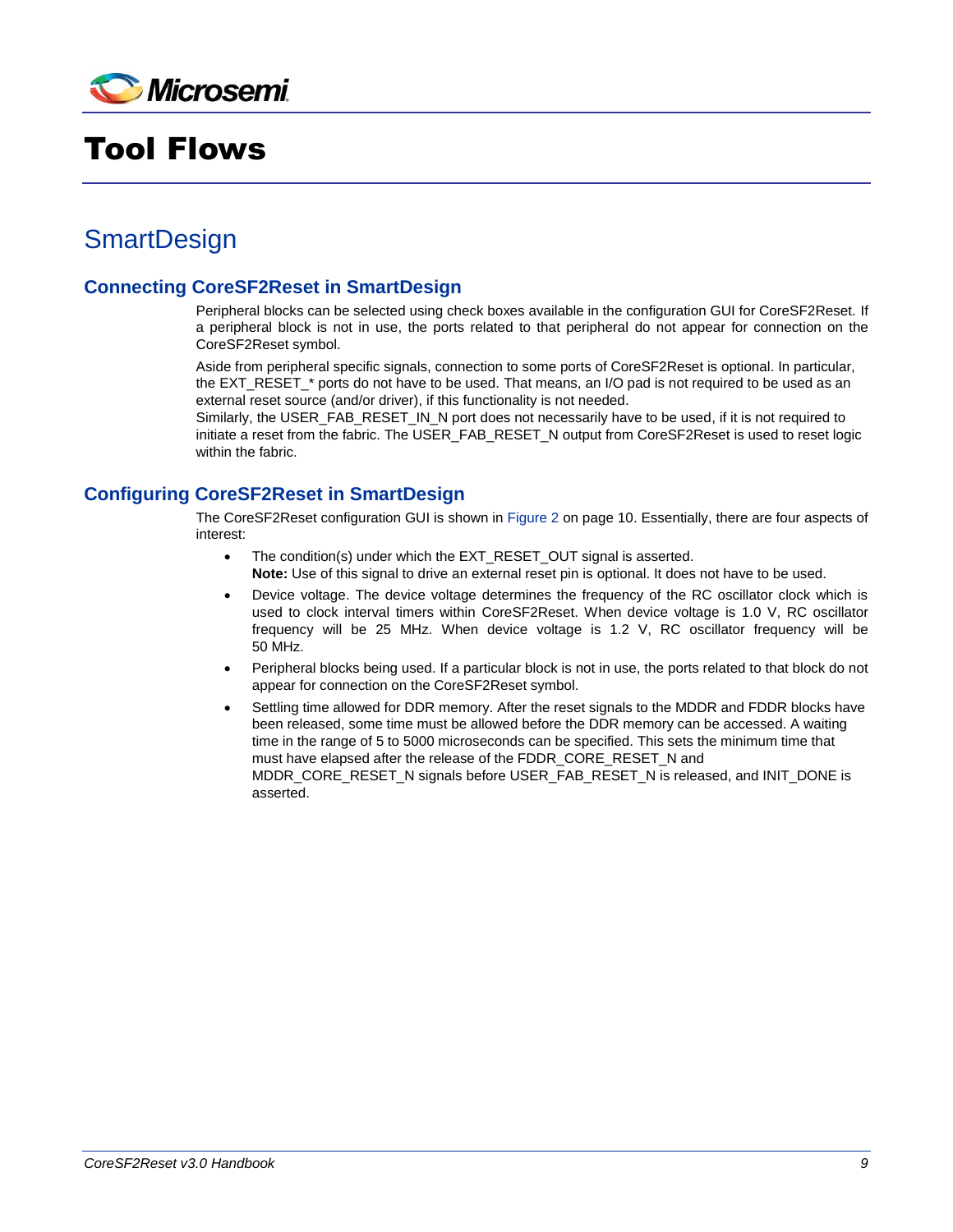

| Configuring CoreSF2Reset_0 (CoreSF2Reset - 3.0.3)                                        |            |                      |              |  |  |  |
|------------------------------------------------------------------------------------------|------------|----------------------|--------------|--|--|--|
| Configuration                                                                            |            |                      |              |  |  |  |
| If POWER_ON_RESET_N or MSS_RESET_N_M2F (from MSS) is asserted<br>EXT_RESET_OUT asserted: |            |                      |              |  |  |  |
| Device Voltage:                                                                          |            |                      |              |  |  |  |
| $\bigcirc$ 1.0 V                                                                         |            | $\odot$ 1.2 V        |              |  |  |  |
| Select peripheral blocks being used                                                      |            |                      |              |  |  |  |
| MDDR in use                                                                              | ☑          | FDDR in use          | ☑            |  |  |  |
| SERDES_IF_0 in use V                                                                     |            | SERDES_IF_1 in use V |              |  |  |  |
| SERDES_IF_2 in use Ø                                                                     |            | SERDES_IF_3 in use Ø |              |  |  |  |
| DDR memory settling time (us): 200                                                       |            |                      |              |  |  |  |
| License:                                                                                 |            |                      |              |  |  |  |
|                                                                                          | Obfuscated | $\odot$ RTL          |              |  |  |  |
| Help                                                                                     |            |                      | Cancel<br>OK |  |  |  |

<span id="page-9-0"></span>**Figure 2** CoreSF2Reset Configuration GUI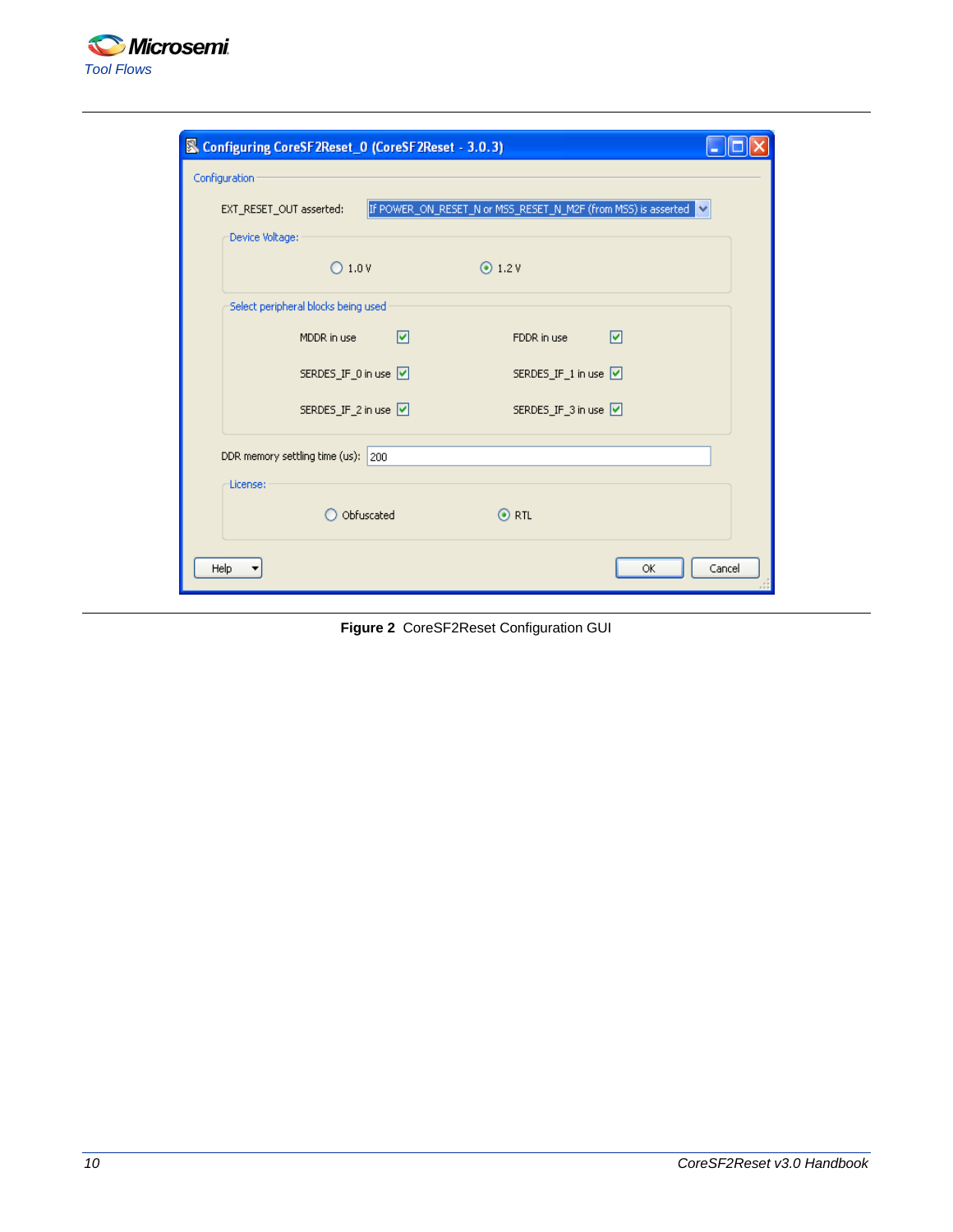

## <span id="page-10-0"></span>Product Support

Microsemi SoC Products Group backs its products with various support services, including Customer Service, Customer Technical Support Center, a website, electronic mail, and worldwide sales offices. This appendix contains information about contacting Microsemi SoC Products Group and using these support services.

### <span id="page-10-1"></span>Customer Service

Contact Customer Service for non-technical product support, such as product pricing, product upgrades, update information, order status, and authorization.

From North America, call **800.262.1060** From the rest of the world, call **650.318.4460** Fax, from anywhere in the world **650. 318.8044**

## <span id="page-10-2"></span>Customer Technical Support Center

Microsemi SoC Products Group staffs its Customer Technical Support Center with highly skilled engineers who can help answer your hardware, software, and design questions about Microsemi SoC Products. The Customer Technical Support Center spends a great deal of time creating application notes, answers to common design cycle questions, documentation of known issues and various FAQs. So, before you contact us, please visit our online resources. It is very likely we have already answered your questions.

### <span id="page-10-3"></span>Technical Support

Visit the Microsemi SoC Products Group Customer Support website for more information and support [\(http://www.microsemi.com/soc/support/search/default.aspx\)](http://www.microsemi.com/soc/support/search/default.aspx). Many answers available on the searchable web resource include diagrams, illustrations, and links to other resources on website.

### <span id="page-10-4"></span>**Website**

You can browse a variety of technical and non-technical information on the Microsemi SoC Products Group [home page,](http://www.microsemi.com/soc) at [http://www.microsemi.com/soc/.](http://www.microsemi.com/soc/)

### <span id="page-10-5"></span>Contacting the Customer Technical Support Center

Highly skilled engineers staff the Technical Support Center. The Technical Support Center can be contacted by email or through the Microsemi SoC Products Group website.

#### **Email**

You can communicate your technical questions to our email address and receive answers back by email, fax, or phone. Also, if you have design problems, you can email your design files to receive assistance. We constantly monitor the email account throughout the day. When sending your request to us, please be sure to include your full name, company name, and your contact information for efficient processing of your request.

The technical support email address is [soc\\_tech@microsemi.com.](file:///C:/Documents%20and%20Settings/alim/Local%20Settings/Temporary%20Internet%20Files/Content.Outlook/BPCDM203/soc_tech@microsemi.com)

#### **My Cases**

Microsemi SoC Products Group customers may submit and track technical cases online by going to [My](http://www.microsemi.com/soc/mycases/)  [Cases.](http://www.microsemi.com/soc/mycases/)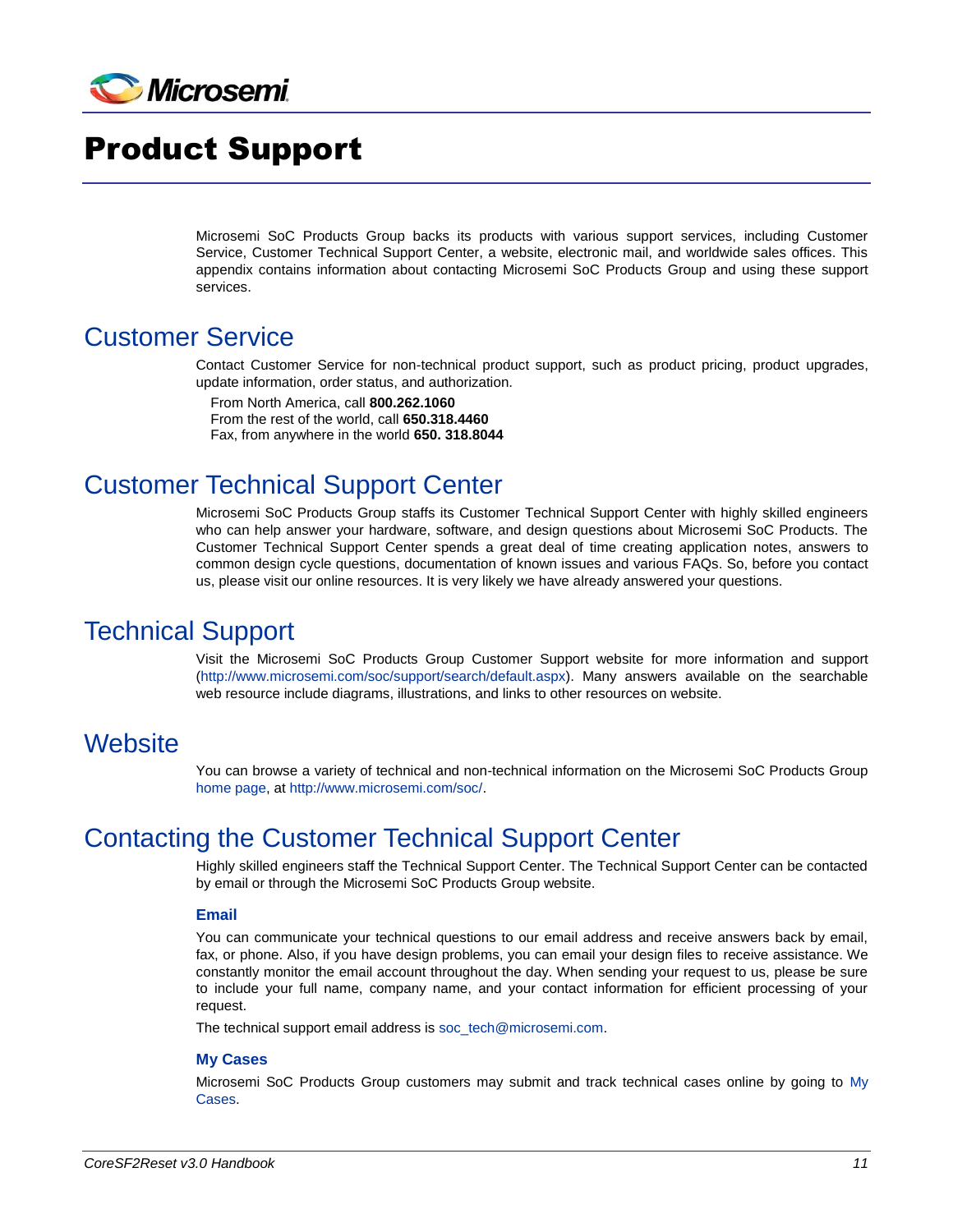

#### **Outside the U.S.**

Customers needing assistance outside the US time zones can either contact technical support via email (soc[\\_tech@microsemi.com\)](mailto:tech@microsemi.com) or contact a local sales office. [Sales office listings](http://www.microsemi.com/soc/company/contact/default.aspx) can be found a[t](http://www.microsemi.com/soc/company/contact/default.aspx) [www.microsemi.com/soc/company/contact/default.aspx.](http://www.microsemi.com/soc/company/contact/default.aspx)

### <span id="page-11-0"></span>[ITAR Technical Support](http://www.microsemi.com/soc/company/contact/default.aspx#itartechsupport)

For technical support on RH and RT FPGAs that are regulated by International Traffic in Arms Regulations (ITAR), contact us via [soc\\_tech\\_itar@microsemi.com.](mailto:soc_tech_itar@microsemi.com) Alternatively, within [My Cases,](http://www.microsemi.com/mycases/) select **Yes** in the ITAR drop-down list. For a complete list of ITAR-regulated Microsemi FPGAs, visit the [ITAR](http://www.microsemi.com/soc/ITAR/) web page.